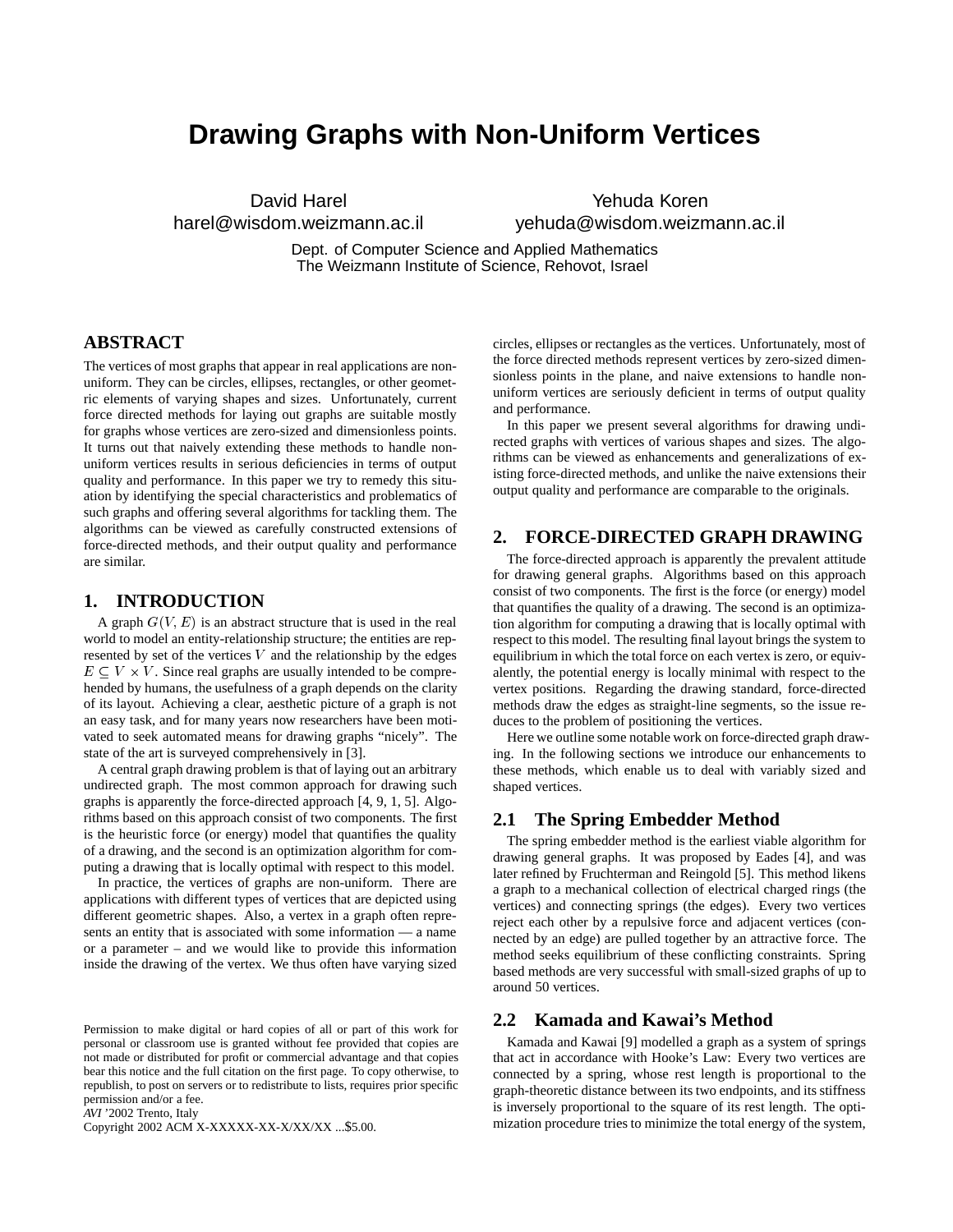that is:

$$
E = \sum_{v, u \in V} \frac{1}{d_{uv}^2} (l(u, v) - L d_{uv})^2
$$

where  $l(u, v)$  is the length of the spring between u and v, L is  $\qquad \text{up }$ the length of a single edge, and  $d_{uv}$  is the graph-theoretic distance between  $u$  and  $v$ .

Kamada and Kawai's method treats all the aesthetic criteria that the spring-embedder method addresses, and produces drawings with a similar quality. An advantage of this method is that it can be applied straightforwardly to drawing weighted graphs, assuming that edge lengths have to reflect their weights.

# **2.3 Multi-scale Graph Drawing**

The *multi-scale* approach is a vast improvement of the forcedirected technique, which facilitates the drawing of much larger graphs (containing over 10,000 vertices), see e.g., [7, 8]. These methods consider a series of abstractions of the graph called *coarse graphs*, in which the combinatorial structure is significantly simplified, but important topological features are well preserved. The energy minimization is divided between these coarse graphs, in such a way that globally related properties are optimized on coarser graphs, while locally related properties are optimized on finer graphs. As a result, the energy minimization process considers only small neighborhoods at once, yielding a quick running time.

# **3. DEFINING THE PROBLEM**

Seeking a nice layout of a graph, we first have to define what we mean by "nice". There are several known aesthetic criteria for graphs, whose relevance has been demonstrated in the literature, such as uniform and small edge lengths. When dealing with vertices that are no longer zero-sized points, all the regular criteria still hold, but two additional *constraints* are needed, to prevent overlaps that involve vertices:

- **C1** Vertices are not to overlap.
- **C2** Edges are not to cross vertices.

What kind of vertices do we allow? Well, most of the methods we describe can be adapted easily to take care of any common shape, but we have implemented them for ellipses or rectangles. We also assume that the user has oriented the vertices, so they are not to be rotated or reflected. This means that laying out a vertex entails only deciding on the location of its center.

As for the edges, we have chosen to use the straight-line standard, whereby edges are drawn as straight-line segments connecting the boundaries of the vertices. For the actual choice of this segment our implementation offers two possibilities: (i) the boundaryconnecting segment that lies on the line connecting the centers of the vertices, or (ii) the shortest straight-line segment connecting the two boundaries. Having adopted one of these possibilities, the problem of drawing a graph reduces to the problem of deciding on locations for its vertices. Hence, a layout is defined as follows:

DEFINITION 3.1. A layout of a graph  $G(V, E)$  is a mapping *of the graph's vertices to the two dimensional Euclidean space:*  $X: V \longrightarrow \mathbb{R}^2$ . When the vertices are not points,  $X(v)$  is taken to *be the location of the center of .*

# **Trivial solutions**

A couple of naive methods for drawing such graphs come to mind. The easiest one is to consider the graph as having conventional zero-sized vertices, to construct a nice layout of it using some known method, and then to scale-up the entire resulting drawing until there is enough space for all the vertices, without violating constraints C1 and C2 above. This method will always work. However, some important aesthetic criteria are not achieved. Because the scalingup is carried out globally, the edges will not be of uniform length, and many might be very long. Except for very simple cases, the drawing will not be compact and will look extremely distorted.

We should stress that the ability to achieve a compact picture is of great importance, since area-efficient drawings are essential in practical visualization applications where screen space is one of the most valuable commodities.

A better approach is to first bound the vertices from the outside by circles. Drawing a graph with circular shaped vertices can be carried out easily using a simple variant of virtually any known force-directed method, by increasing the length of each edge by the lengths of the radii of its incident vertices. For more details see Section 6, where we call such graphs "wt-graphs". This method will quickly produce drawings without vertex overlaps. However, the edge lengths would still be non-uniform, and the resulting drawing would not be satisfactorily compact because of the wasted space between enclosing circles and the original vertices. For example, many applications have rectangular vertices that are long and narrow.

Our intention when describing these two trivial solutions is to convince the reader that we can handle large sized vertices quite easily when allowing long and non-uniform edges. In the rest of this paper we will show methods that deal with large vertices, while producing pleasingly compact drawings.

## **4. SPRING BASED METHODS**

The simplicity of the underlying principle of the spring method makes it flexible enough to be adapted for non-uniform vertices by redefining the forces. Our modifications will be seen to prevent vertex overlaps, while achieving the aesthetic criteria that the original method addressed. When edge lengths are short and uniform edge-vertex overlaps will be eliminated too (see Section 8). We strongly believe in methods that tightly integrate the achievement of aesthetic issues with trying to impose the constraints, because this way we do not have to separately address the aesthetics and the constraints and to trade-off between the two. As a result, our methods will not move two vertices away from each other without considering the aesthetic implications of this action.

# **The Elliptic Spring Method**

Ellipses are better than circles in bounding the kinds of shapes that appear in real applications, like rectangles and parallelograms, so it makes sense to deal with elliptical vertices. Hence, we propose a generalization of standard spring based methods for elliptic-shaped vertices. We restrict ourselves to ellipses whose radii are parallel to the axes.

The method uses forces with elliptic and inverse-elliptic force fields, which are related to the shapes of the vertices. The forces are defined as follows:

For any two elliptical vertices  $v_i$  and  $v_j$  with centers  $(x_i, y_i)$  and  $(x_j, y_j)$  and radii  $(r_i^x, r_i^y)$  and  $(r_i^x, r_i^y)$ , respectively, we define the amount of repulsive force between their centers to be:

$$
f_r = w \cdot \left( \frac{(x_i - x_j)^2}{(r_i^x + r_j^x + Len)^2} + \frac{(y_i - y_j)^2}{(r_i^y + r_j^y + Len)^2} \right)^{-1}
$$

If the vertices are adjacent, they attract each other by an attractive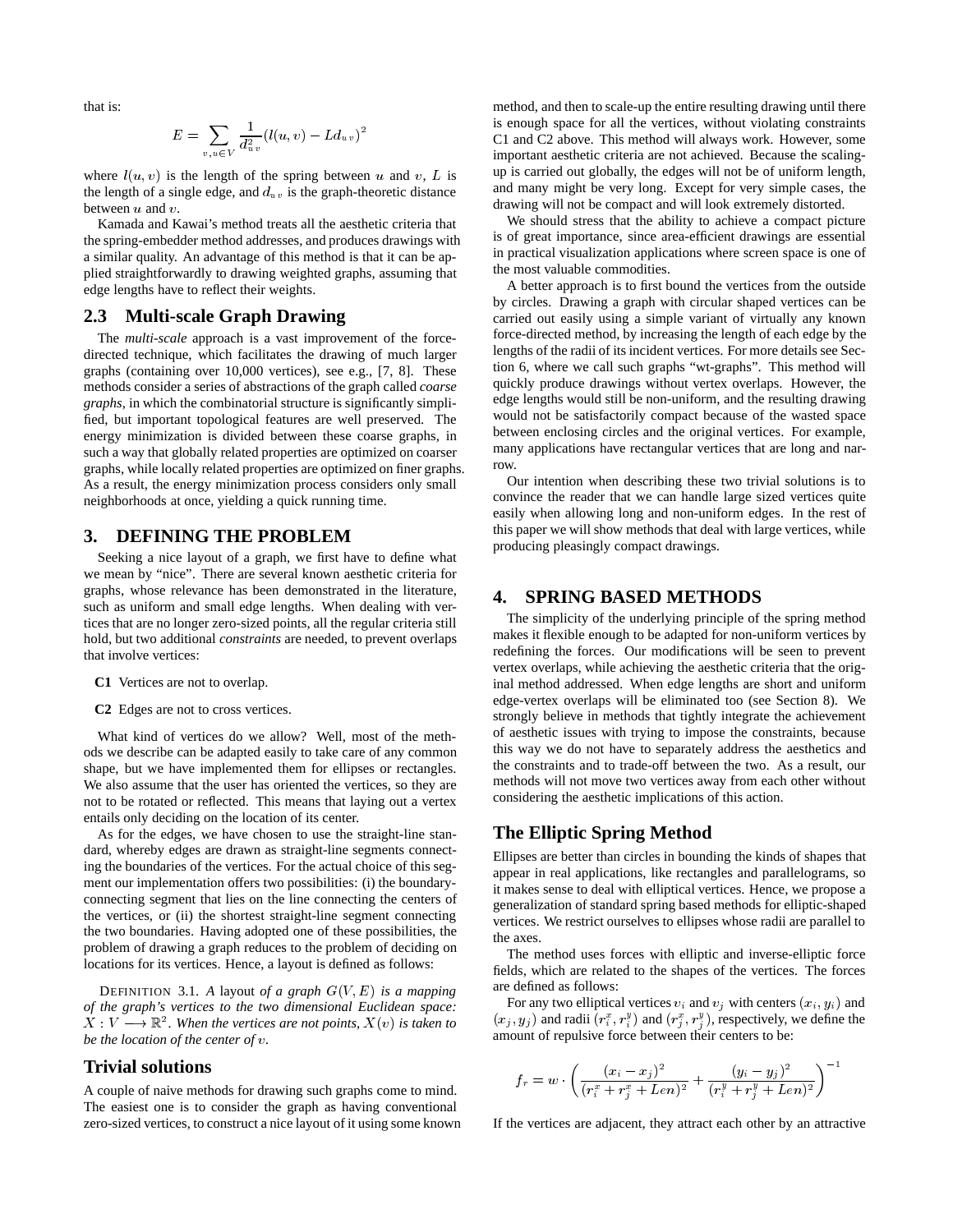force of strength:

$$
f_a = \frac{(x_i - x_j)^2}{(r_i^x + r_j^x + Len)^2} + \frac{(y_i - y_j)^2}{(r_i^y + r_j^y + Len)^2}
$$

The intuition is that we do not want the center of  $v_i$  to lie inside the ellipse whose center is  $(x_i, y_i)$  and its radii are  $(r_i^x + r_i^x + \cdots)$  $Len, r_i^y + r_i^y + Len).$ 

When two ellipses overlap, the repulsive force is very large and the attractive force is small. When two adjacent ellipses are far away we have the opposite behavior. Here,  $w$  is a weighting constant typically set to 1, in which case at adjacent vertices the two forces cancel each other out when the two ellipses are approximately at distance  $Len.$  If the resulting layout still contains vertex overlaps, one should increase the value of  $w$  (or of  $Len$ ) so that the vertices are placed further apart. This may be done automatically, and focused locally on the overlapping vertices.

To find the layout itself, we use the optimization method of Fruchterman and Reingold [5]: In the initial configuration, all the vertices are placed randomly in the frame, and the final configuration is achieved by a predefined number of *sweeps*. In each sweep every vertex moves in the direction that is determined by the total effect of all the forces exerted on it. The amount of the displacement is decreased in each iteration, which is like decreasing a *temperature*.

The method can be applied to graphs with zero-sized vertices by setting all the radii to 0, and it achieves results comparable to other known spring based methods. We thus call the algorithm the *Elliptic Spring Method*, since it generalizes the traditional spring based approach to elliptically shaped vertices.

Figure 1 exhibits results of the Elliptic Spring Method, and demonstrates the flexibility of the algorithm in allocating the necessary area for the vertices while achieving an aesthetic layout. Graphs A and A1 have the same structure, but different vertex sizes. Various statistics regarding these results are given in Table 1.

# **The Modified Spring Method**

An alternative approach to adopting the spring-embedder for our needs, is to take the distance between vertices to be the shortest distance between their boundaries (and not between their centers). As a consequence, we redefine the strengths of the forces in the Fruchterman-Reingold method [5] to be:

$$
f_a(v, u) = \frac{l_b(v, u)^2}{Len} \qquad f_r(v, u) = w \cdot \frac{Len^2}{\max(l_b(v, u), \epsilon)}
$$

Here  $l_b(u, v)$  is the shortest distance between the boundaries of  $v$  lust and  $u$ , and  $\epsilon > 0$  is a small constant. When  $v$  and  $u$  overlap, we let  $l_b(u, v) = 0$ . Also, w is a constant, typically set to 1. The direction of the forces is between the centers of gravity of the two vertices. The two forces cancel each other out when  $l_b(u, v) = Len$ . The repulsive force is dominant and subsumes the attractive force when the two vertices are tangential or when they overlap. This prevent overlaps, since when two vertices are too close a strong repulsive force detaches them.

We call this algorithm the *Modified Spring Method* and it can be easily applied to rectangular vertices. A practical problem that may arise when implementing this method for various shapes (like ellipses) is that the computation of the shortest distance between their boundaries is too costly, especially considering that it is inside the innermost loop of the algorithm. We can overcome this problem by devising a variant of the algorithms in which we measure the distance between the boundaries of two vertices on the straightline segment that connects their centers of gravity. The distance is defined to be 0 when vertices overlap on this straight-line.

Figure 2 shows layouts of rectangular versions of the graphs of Figure 1, as produced by the Modified Spring Method.

#### *Comparison*

 $U$  (ESM), both applied to elliptic vertices. For comparison, we also In Table 1, we provide various statistics regarding the results of the Modified Spring Method (MSM) and the Elliptic Spring Method give the statistics of the Fruchterman-Reingold Method (FRM) [5] applied to the same graphs, but with dimensionless vertices. For each graph we give the number of sweeps needed for achieving an aesthetic picture. The actual running time on a Pentium III 700MHz PC is also provided. One can see that the running time of the ESM is slightly better than that of the MSM. This should be attributed to the fact that the forces in the ESM are milder, and hence easier to optimize. Moreover, the forces of the ESM can be computed more efficiently. However, it is very clear that the running time of the FRM is much faster than those of MSM and ESM. We will discuss this point in the next section.

> Regarding output quality, for each graph we supply the average edge length  $(AvgLen)$ , the standard deviation of the edge length  $(StdDev)$ , and the ratio  $StdDev/AvgLen$ . This ratio is a normalized measure of the uniformity of the edge lengths, independent of the edge lengths. From these results it is obvious that the MSM is superior to the ESM regarding uniformity of edge-length. Moreover the uniformity of edge lengths of the MSM is comparable to this of the FRM, so in this sense the MSM is an optimal generalization of the FRM to handle non-uniform vertices. Another advantage of MSM over ESM is its ability to handle directly a variety of shapes, while the ESM can only approximate them by ellipses.

> Our conclusion is that there is no clear winner between MSM and ESM. In the following sections we shall be describing better methods, and the central role of the two methods described here will be as a final beautification of an "almost nice" picture. For this kind of use, the MSM may have some advantage.

## **The Paradox or Why Convergence is Slow?**

The relatively slow convergence rate of the ESM and the MSM, comparing with the FRM, should not be attributed to a flaw in their design, but to a fundamental problem. Apparently, any forcedirected algorithm that deals with sized vertices is doomed to slow convergence if its cost function is to prevent overlap between vertices. The reason is that when the vertices take a significant fraction of the drawing area, there is less space for maneuver when seeking a nice layout, and this slows convergence considerably. For an illustration of this see Figure 3, in which some of the vertices are blocked from achieving their proper place, because of the prevention of vertex overlap.

It seems that there is an unavoidable tradeoff between the ability to prevent vertex overlaps and the convergence rate. Paradoxically, we cannot get a robust drawing algorithm, because the aspiration for nice layout contradict the need for fair convergence rate, and one that will not be trapped easily in local minima. We want to remark that the same kind of problem may arise in many common cases, when the cost function tries to deal with a rich set of aesthetic criteria. A remarkable example is a cost function that tries to minimize edge crossings. When experimenting with the Simulated Annealing method of [1], we have found that when extracting the edge-crossing component from the energy function, the convergence rate becomes much faster.

Fortunately, in the case of vertex overlaps, we have found a way to get around this: *forcing the constraints gradually*. At the first stage we set things up so that the cost function is weak and does not completely prevent overlaps. As the drawing process proceeds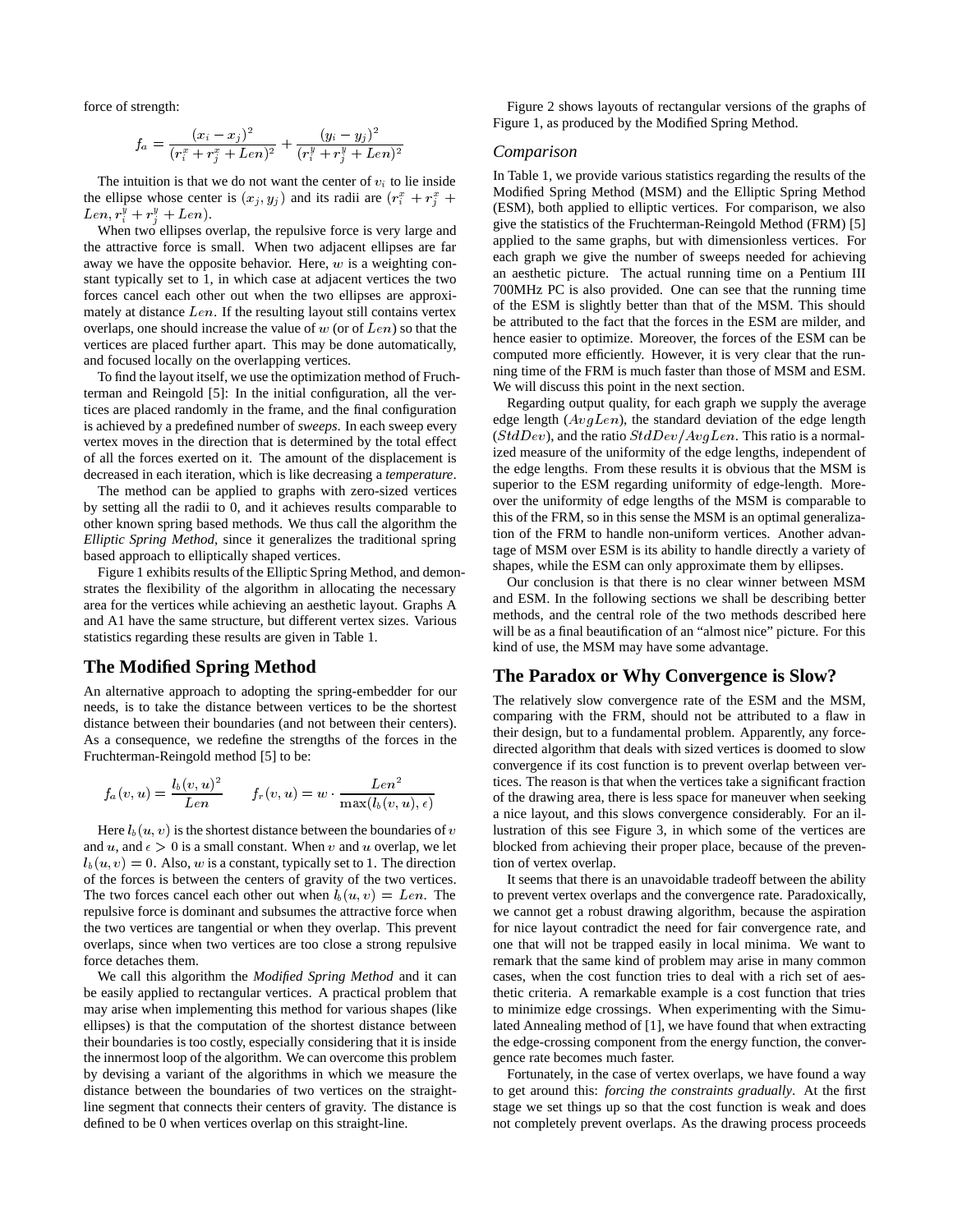

**Figure 1: Results of the Elliptic Spring Method**



**Figure 2: Results of the Modified Spring Method**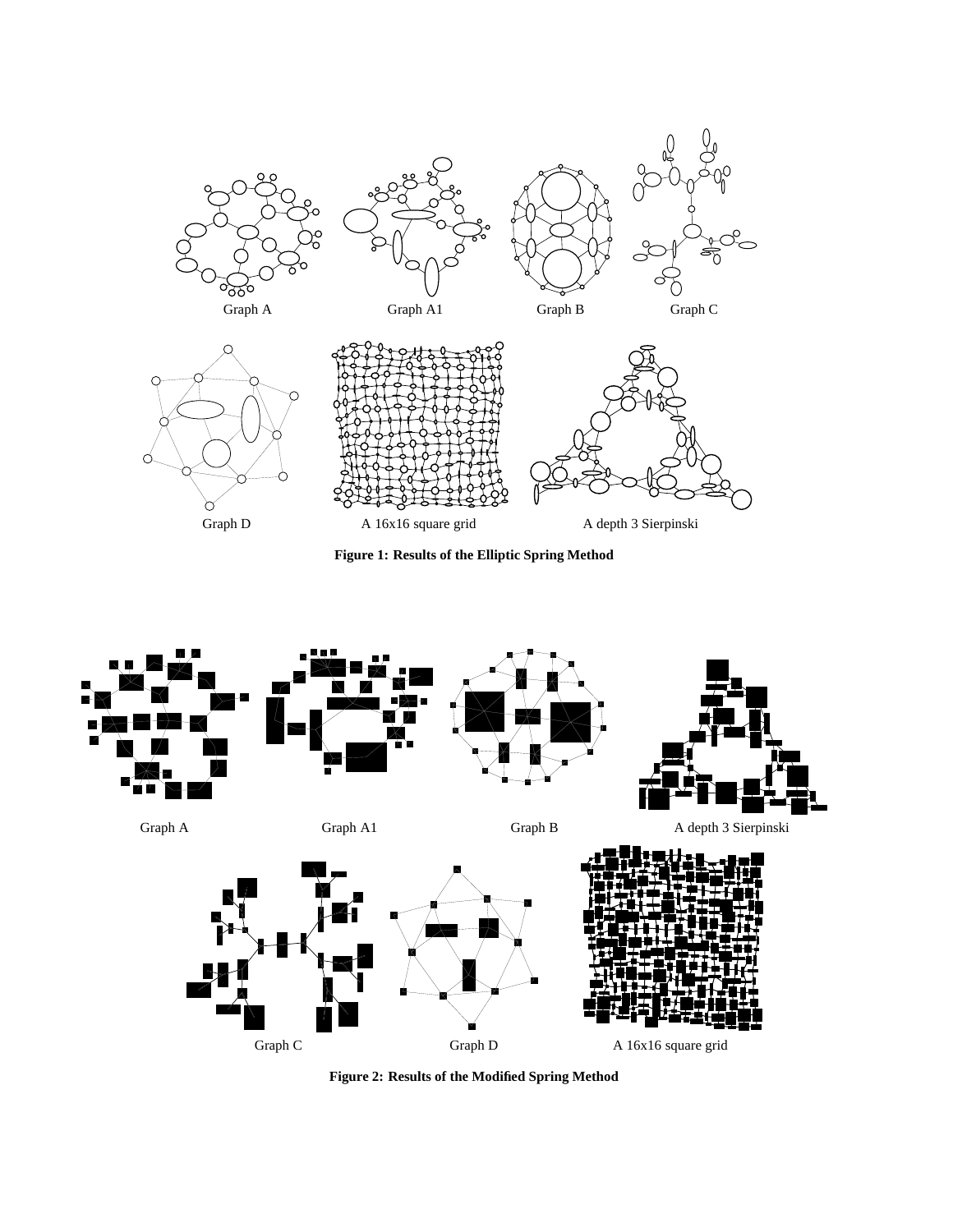| Graph name        | Method     | <b>Sweeps</b> | Time (sec.)      | Average edge           | <b>Standard deviation</b> | StdDev<br>AvgLen |
|-------------------|------------|---------------|------------------|------------------------|---------------------------|------------------|
|                   |            |               |                  | length $(A \vee gLen)$ | of lengths $(StdDev)$     |                  |
|                   | <b>MSM</b> | 1302          | 1                | 1.57                   | 0.27                      | 0.17             |
| A                 | <b>ESM</b> | 650           | 1                | 1.75                   | 0.94                      | 0.54             |
|                   | <b>FRM</b> | 128           | $\boldsymbol{0}$ | 1.91                   | 0.36                      | 0.19             |
|                   | <b>MSM</b> | 1957          | $\overline{2}$   | 2.47                   | 0.5                       | 0.2              |
| A1                | <b>ESM</b> | 780           |                  | 2.64                   | 1.75                      | 0.66             |
|                   | <b>FRM</b> | 128           | $\boldsymbol{0}$ | 1.91                   | 0.36                      | 0.19             |
|                   | MSM        | 1954          | 1                | 4.5                    | 1.32                      | 0.29             |
| B                 | <b>ESM</b> | 1302          | $\boldsymbol{0}$ | 5.19                   | 1.68                      | 0.32             |
|                   | <b>FRM</b> | 95            | $\overline{0}$   | 2.31                   | 0.47                      | 0.2              |
|                   | <b>MSM</b> | 976           | 1                | 2.85                   | 0.71                      | 0.25             |
| C                 | <b>ESM</b> | 976           | $\mathbf{0}$     | 3.13                   | 1.87                      | 0.60             |
|                   | <b>FRM</b> | 194           | $\boldsymbol{0}$ | 1.20                   | 0.37                      | 0.31             |
|                   | <b>MSM</b> | 976           | 0                | 5.49                   | 1.76                      | 0.39             |
| D                 | <b>ESM</b> | 976           | $\overline{0}$   | 6.54                   | 2.36                      | 0.36             |
|                   | <b>FRM</b> | 76            | $\mathbf{0}$     | 2.28                   | 0.33                      | 0.14             |
| Sierpinski        | <b>MSM</b> | 4345          | 5                | 2.55                   | 0.85                      | 0.33             |
| (depth 3)         | <b>ESM</b> | 4888          | 4                | 3.19                   | 1.55                      | 0.49             |
|                   | <b>FRM</b> | 389           | $\mathbf{0}$     | 1.37                   | 0.41                      | 0.3              |
|                   | <b>MSM</b> | 1954          | 87               | 4.58                   | 1.19                      | 0.26             |
| <b>Grid 16x16</b> | <b>ESM</b> | 1954          | 73               | 6.71                   | 1.88                      | 0.28             |
|                   | <b>FRM</b> | 432           | 15               | 2.20                   | 0.41                      | 0.19             |

**Table 1: Statistics regarding the results of the modified spring method (MSM), the elliptic spring method (ESM) and the Fruchterman-Reingold method (FRM). Running times are on a Pentium III 700MHz PC, and are rounded. For MSM and ESM, shorter edges are preferable, as they yield a more compact picture. For FRM, the average edge length is given only as a scaling measure.**



**Figure 3: (a) Desired layout (b) Bad local minimum**

and the coarse structure of the picture is found, the cost function fully prevents overlaps. This principle is used in the method described in Section 7, but before going into it we want to describe how the Kamada-Kawai method [9] can be generalized to incorporate arbitrarily sized vertices.

# **5. THE ITERATIVE KAMADA-KAWAI METHOD**

In this section we introduce a method that finds a nice layout of a graph with arbitrarily sized-vertices, by iteratively finding a nice layout of a related weighted graph with conventional dimensionless vertices.

DEFINITION 5.1. Let X be a layout of a graph  $G(V, E)$  and *let*  $u, v \in V$ . We denote by  $in^X(v, u)$  the length of those segments *of the straight-line connecting*  $X(v)$  *and*  $X(u)$  *that are inside the drawing area of vertices*  $v$  *and*  $u$ *.* 

We now define a suitable metric on the vertices of a layout.

DEFINITION 5.2. Let  $G(V, E)$  be a graph and let X be a lay*out of G. We define the weighted graph*  $G^X(V, E, w)$ , with weight- $\int$ *ing function w, such that*  $w(u, v) = Len + in^X(u, v)$ . The metric  $d^X$  on V is defined as the graph-theoretic distance be*tween vertices in the graph* 

 $Len$  is a constant chosen in an attempt to approximate the desired uniform edge length, which is independent of the shape and placement of the vertices.

Notice that  $d^X$  is a generalization of the graph-theoretic distance, and it expresses the fact that when vertices have non-zero sizes, the length of a path should be measured not only by the edges, but also by taking into account the appropriate segments that pass through the vertices.

#### *The heuristic*

Our heuristic for nice drawing relates to "good" isometry between the Euclidean metric and the metric  $d^{\lambda}$ . More precisely, our position is that  $X$  is a nice layout if it minimizes the energy function:

$$
E = \sum_{v, u \in V} k_{v, u}^{X} \cdot (|X(v) - X(u)| - d^{X}(v, u))^{2}
$$
 (1)

Here  $|X(v) - X(u)|$  is the Euclidean distance between  $X(v)$  and  $X(u)$  and  $k_{v,u}^X \approx d^X(v,u)^{-2}$  is a normalizing factor. We will call this heuristic *GKK* (Generalized Kamada-Kawai).

#### *The optimization method*

The optimization method we propose consist of an incrementally improving sequence of layouts, as follows:

- $\bullet$   $X_0$  is the initial layout (which can be random; a better choice is described at the end of Section 6).
- $X_{i+1}$  is a layout that minimizes the energy function:

$$
\sum_{v,u\in V} k_{v,u}^{X_i} \cdot (|X_{i+1}(v)-X_{i+1}(u)|-d^{X_i}(v,u))^2
$$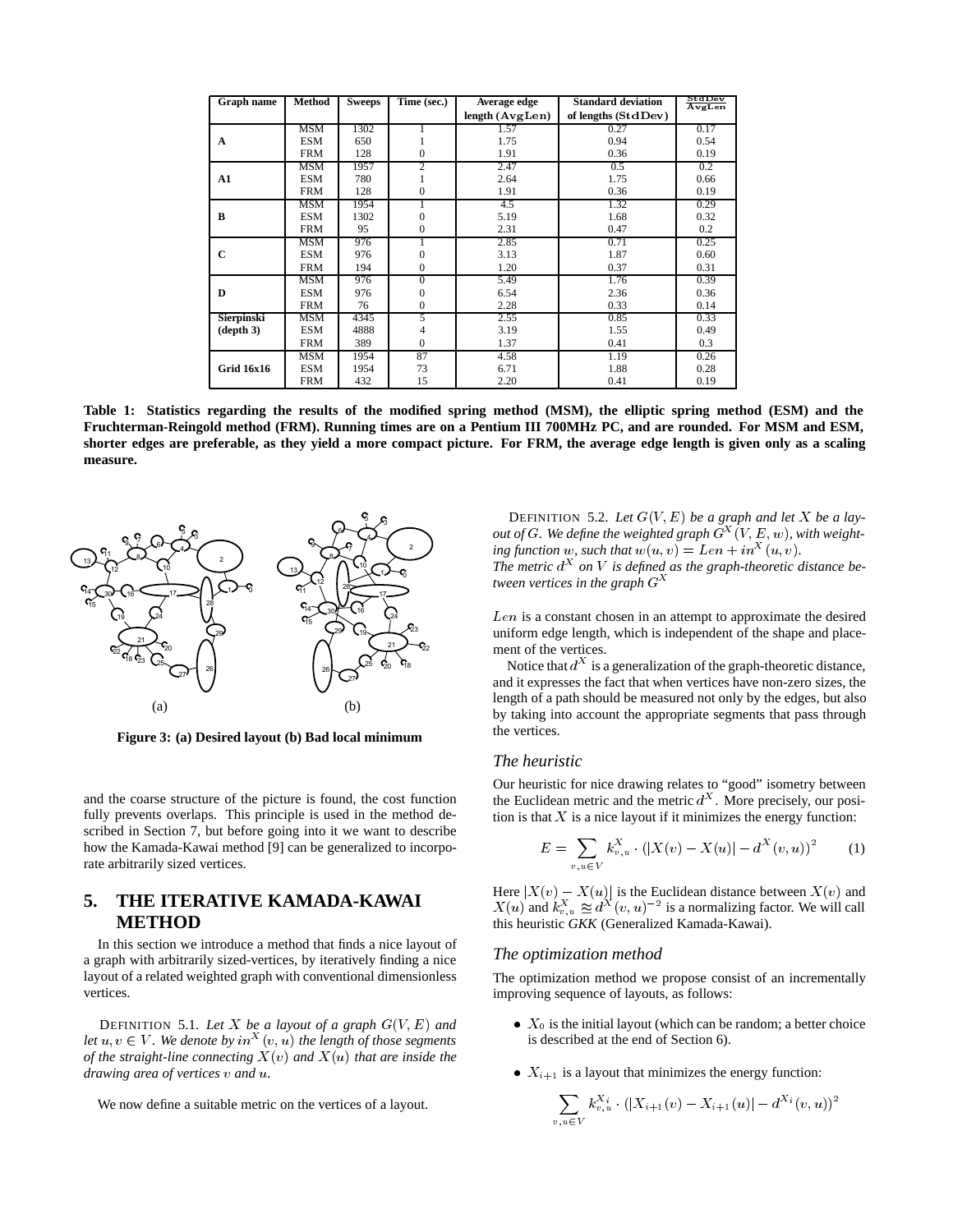| Graph          | Iteration 1 | Iteration 2 | Iteration 3 | Iteration 4 | Overall time<br>(sec., rounded) |
|----------------|-------------|-------------|-------------|-------------|---------------------------------|
| А              | 326         | 54          | 27          | 25          |                                 |
| A <sub>1</sub> | 393         | 62          | 42          | 10          |                                 |
| B              | 207         | 34          |             |             |                                 |
| $\mathcal{C}$  | 307         | 51          | 22          | 11          |                                 |
| D              | 193         | 12          |             |             |                                 |
| Grid $16x16$   | 2793        | 555         | 217         | 54          | 3                               |
| Grid $20x20$   | 6634        | 987         | 407         |             | 10                              |
| Sierpinski     | 2902        | 710         | 329         | 133         |                                 |
| (depth 4)      |             |             |             |             |                                 |

**Table 2: Convergence rate of the Iterative Kamada-Kawai method**

The minimization is carried out by optimizing each vertex separately, using the Newton-Raphson method (exactly as would be done had we executed the classical method of Kamada-Kawai on the weighted graph  $G^{X_i}$ , see [9] for more details).

The process stops when  $d^{\lambda_i} \approx d^{\lambda_{i+1}}$ . We can expect this event to happen after very few iterations, as we now explain. A satisfactory coarse global solution should exist already in  $X_1$ , because the distance between far enough vertices is not sensitive to changes in the layout (this important point will be discussed in detail in the next section), so for far enough vertices u and  $v, d^{\lambda_0}(u, v)$  should be a good approximation to the final distance. This means that  $X_1$ should be a reasonable global rendition of the final picture. Now, when the global structure is nice we expect the angles between the vertices to be close to their final values. But because the angle between any pair of vertices v and u determines  $in^{\lambda_1}(u, v)$ , the function  $d^{X_1}(u, v)$  should be a good approximation of the final distance. Hence we expect the second approximation,  $X_2$  (which is optimized by  $d^{X_1}(u, v)$  to already be close to optimal.

The experimental results given in Table 2 help confirm this. In it we summarize the number of operations in each of the first four iterations. This number reversely indicates the quality of the layout of the previous iteration. As can be seen, a significant part of the work is carried out in the first iteration, and in many cases the second iteration is devoted merely to final improvements.

This method, which we call the *Iterative Kamada-Kawai Method (IKKM)* deals with the same aesthetics as [9], but deals with nonpoint vertices that take up part of the drawing area. Convergence is very fast. If the process converges as expected — after two iterations — it will cost only slightly more then the regular Kamada-Kawai method (and its performance can be vastly improved using the multi-scale techniques, see Subsection 2.3).

However, more than the previous methods, IKKM is prone to vertex overlaps. The main reason is that the repulsive force, which is linear<sup>1</sup>, is weaker than the inverse-squared forces of the spring embedder based methods. Another reason is that IKKM, unlike the spring-embedder based methods, does not neglect far-away vertices. It thus involves global considerations too, and may forgo some local considerations, which could mean violating constraints.<sup>2</sup> If indeed the layout violates the constraints, we can increase the constant  $Len$  or use a locally-focused method to improve the layout, which would solve the local problems at very high speed. We describe a related method in Section 7.

Figure 4 presents layouts of some of the graphs shown previously, as produced by the IKKM. The layouts were achieved by two iterations only, and more iterations did not improve the results. For each graph we provide the average edge length( $AvqLen$ ), and the ratio between the standard deviation of edge lengths and the average length:  $StdDev/AvgLen$ . This ratio is a normalized measure of the uniformity of edge lengths.

# **6. GLOBAL LAYOUT BY REDUCTION TO WEIGHTED GRAPHS**

 modifying virtually any force directed method. We begin with the In this section, following the idea of the IKKM method of the previous subsection, we show that the problem of drawing a graph of arbitrarily sized vertices is reducible to the problem of drawing a restricted kind of a weighted graph (or, equivalently, to the problem of drawing a graph with circular vertices). We argue that two isomorphic graphs, for which every two large enough matching sets of vertices have a similar overall size, will be drawn approximately the same. The only difference between the drawings will lie in local phenomena, which include violation of constraints. This is because we expect that the differences between local arrangements compensate each other as one considers larger and larger portions of the drawing, converging around some average. The reduction is carried out by substituting non-point vertices with circles of related sizes, or, equivalently, by adjusting the edge lengths, in such a way that the shape of large clusters of vertices will remain the same. Fortunately, drawing the new graphs can be carried out by definition of the restricted kind of a weighted graph to which we want to reduce the problem (similar to the construction in the previous section):

DEFINITION 6.1. A wt-graph *is a structure*  $G_{wt}(V, E, w)$ , such *that*  $(V, E)$  *is a graph and*  $w: V \longrightarrow \mathbb{R}$ *. Let Len be a constant. We define the weight of an edge*  $(u, v)$  *as*  $w(u, v) = w(u) + w(v) + w(v)$ Len. We may think of  $G_{wt}$  as a graph whose vertices are circles with  $w(v)$  being the radius of  $v$ .

The most important benefit of the reduction is that it is able to "show" the global structure of the graph. For simplicity, we assume that there is an optimal layout with respect to a fixed set of aesthetic criteria accepted in force-directed algorithms. We term this layout *nice*.

DEFINITION 6.2. A layout  $X'$  is a local change of a layout  $X$ , *with respect to some distance d, if for every vertex v,*  $|X'(v)| X(v)$  | < d.

*A layout is* globally nice *with respect to , if it is a local change of a nice layout with respect to .*

We now want to find a particular weight function, that will result in a graph with similarly sized clusters:

DEFINITION 6.3. *For a vertex v*, denote by  $g(v, \alpha)$  the length *of the line-segment of angle connecting the center of to a point on its boundary.*

For example, if v is an ellipse with radii  $(r, R)$  then:

$$
g(v, \alpha) = r \cdot R \cdot \sqrt{\frac{1 + \tan^2 \alpha}{R^2 + r^2 \cdot \tan^2 \alpha}}
$$

DEFINITION 6.4. Let  $\alpha$  be uniformly distributed in  $[0, 2\pi)$ . De*note by*  $f(v)$  the expected value of  $g(v, \alpha)$ . That is:

$$
f(v) = \int_0^{2\pi} \frac{1}{2\pi} g(v, \alpha) d\alpha
$$

<sup>-</sup> Following [9], we defined the cost-function using an energy. The implicitly defined underlying "forces" (i.e., the derivatives) conform to Hooke's law, and are linear in the spring length.

<sup>&</sup>lt;sup>2</sup>This phenomenon can be relaxed by adjusting the constants  $k_v$ , to give a higher priority to the relations between close vertices.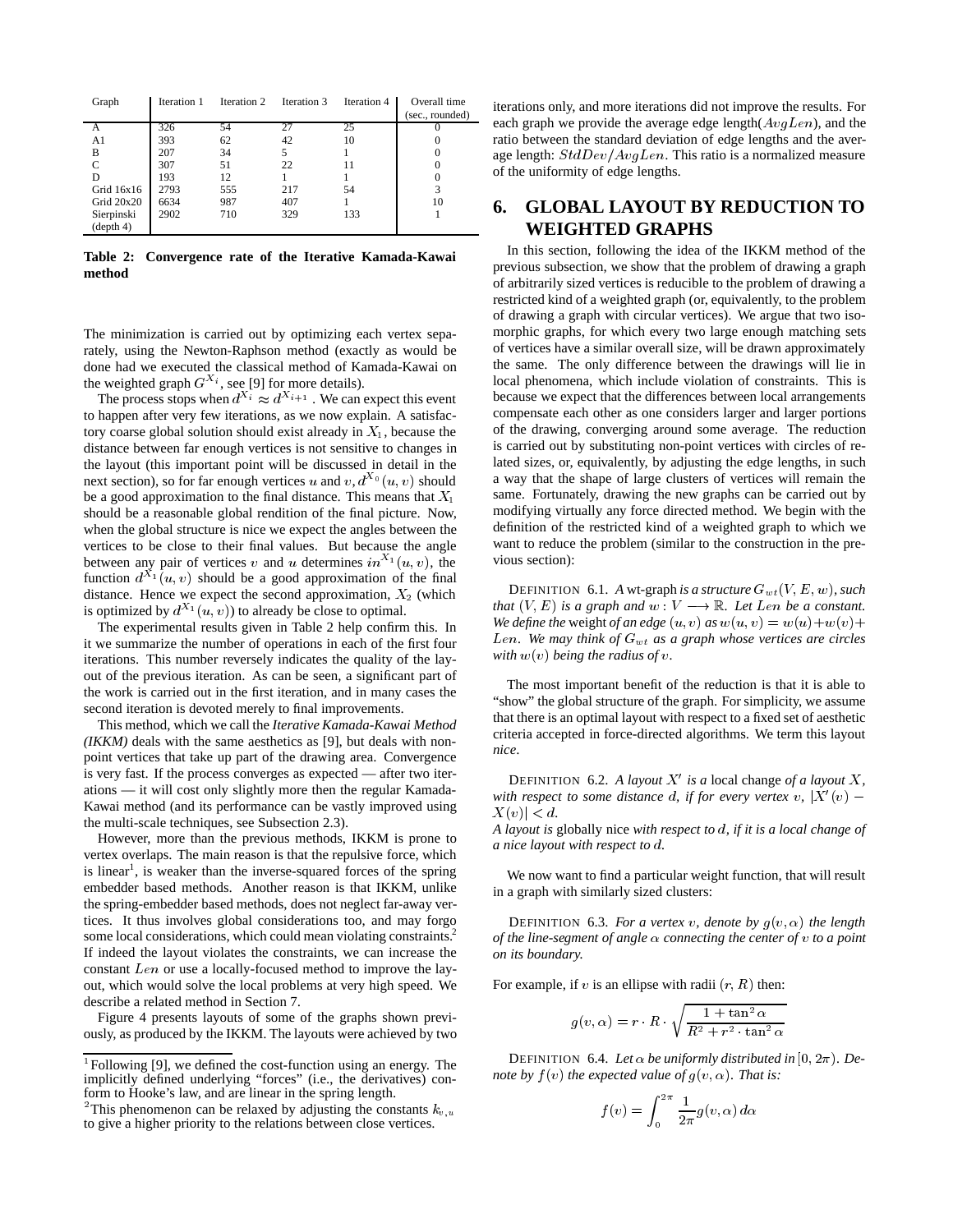

**Figure 4: Results of the Iterative Kamada-Kawai Method**

For example, if v is an ellipse with radii  $(r, R)$ , then it can be shown that:

$$
\frac{\sqrt{2} \cdot r \cdot R}{\sqrt{r^2 + R^2}} \leqslant f(v) \leqslant \sqrt{r \cdot R}
$$

Both inequalities become equalities for  $R = r$ . We have chosen  $f(v) = \sqrt{r \cdot R}$ , so we can substitute the ellipse with a circle of the same area, whose radius is  $f(v)$ .

If  $v$  is a rectangle with sides of length  $r$  and  $R$ , respectively, then:

$$
f(v) = \frac{1}{2\pi} \cdot \left( r \cdot \ln \frac{1 + \sin(\arctan \frac{R}{r})}{1 - \sin(\arctan \frac{R}{r})} + R \cdot \ln \frac{1 + \sin(\arctan \frac{r}{R})}{1 - \sin(\arctan \frac{r}{R})} \right) \begin{array}{c} \text{We} \\ \text{follow} \\ \text{law} \end{array}
$$

# *The reduction*

The problem of finding a globally nice layout of a graph  $G(V, E)$ with non-uniform vertices can be reduced to the problem of drawing the wt-graph  $G_{wt}(V, E, f)$ .

In way of supporting this claim, consider the GKK heuristic. Since  $f(v) + f(u)$  is the expectation of  $in^{\mathcal{X}}(v, u)$ , the probability that two matching paths in  $G$  and in  $G_{wt}$  will have the same length (with respect to the metric of Def. 5.2) grows with the number of vertices in the path. So for vertices far enough from each other the considerations taking into account by the GKK heuristic for the two graphs are exactly the same. This means that the only differences are local and lie in the relationships between close vertices; these should be drawn as closely as possible.

Nice layouts of wt-graphs can be achieved by any algorithm that is capable of drawing general weighted graphs: Kamada-Kawai [9] is a good example. The spring-embedder methods are not suitable for drawing general weighted graphs. But we do not have to draw a general weighted graph, only a restricted version of it, a wt-graph. Thus, the spring-embedder methods can be adapted to drawing  $G_{wt}(V, E, f)$ , by making the "ideal distance" between vertices non-uniform. Accordingly, The strengths of the forces in the Fruchterman and Reingold method [5] are changed to:

$$
f_{attractive}(u, v) = l(u, v)^{2}/k_{u, v}
$$
  

$$
f_{repulsive}(u, v) = -k_{u, v}^{2}/l(u, v)
$$

where  $l(u, v)$  is the distance between the vertex centers and  $k_{u, v}$  is correlated with  $f(v) + f(u)$ .

 $\frac{1}{1-\sin(\arctan{\frac{r}{R}})}$  following way. Instead of basing the initial metric  $d^{\lambda_0}$  on a random We can now improve the Iterative Kamada-Kawai method in the layout  $X_0$ , we can define it as the graph-theoretic distance between vertices in  $G_{wt}(V, E, f)$ , where f is as in Def. 6.4. In such a way,  $d^{x_0}$  is a better approximation of the final metric.

## **7. THE COMBINED METHOD**

As a consequence of the previous section, we now argue that we can divide the problem of finding a nice layout of a graph with arbitrarily sized vertices into two complementary problems. The first consists of finding a globally nice layout and the second of optimizing that layout locally. The two constraints C1 and C2 of Section 3 refer only to small areas of the drawing, so we address them only in the local optimization problem.

Each of the two problems has an advantage that is a drawback of the other. The problem of finding a globally nice layout has the advantage that it can be reduced to the problem of drawing a wt-graph, which does not have any special constraints and can be solved quickly using familiar methods even for large graphs. On the other hand, the final optimization problem has to deal with only a small number of vertices, and thus can use rigorous, albeit slow,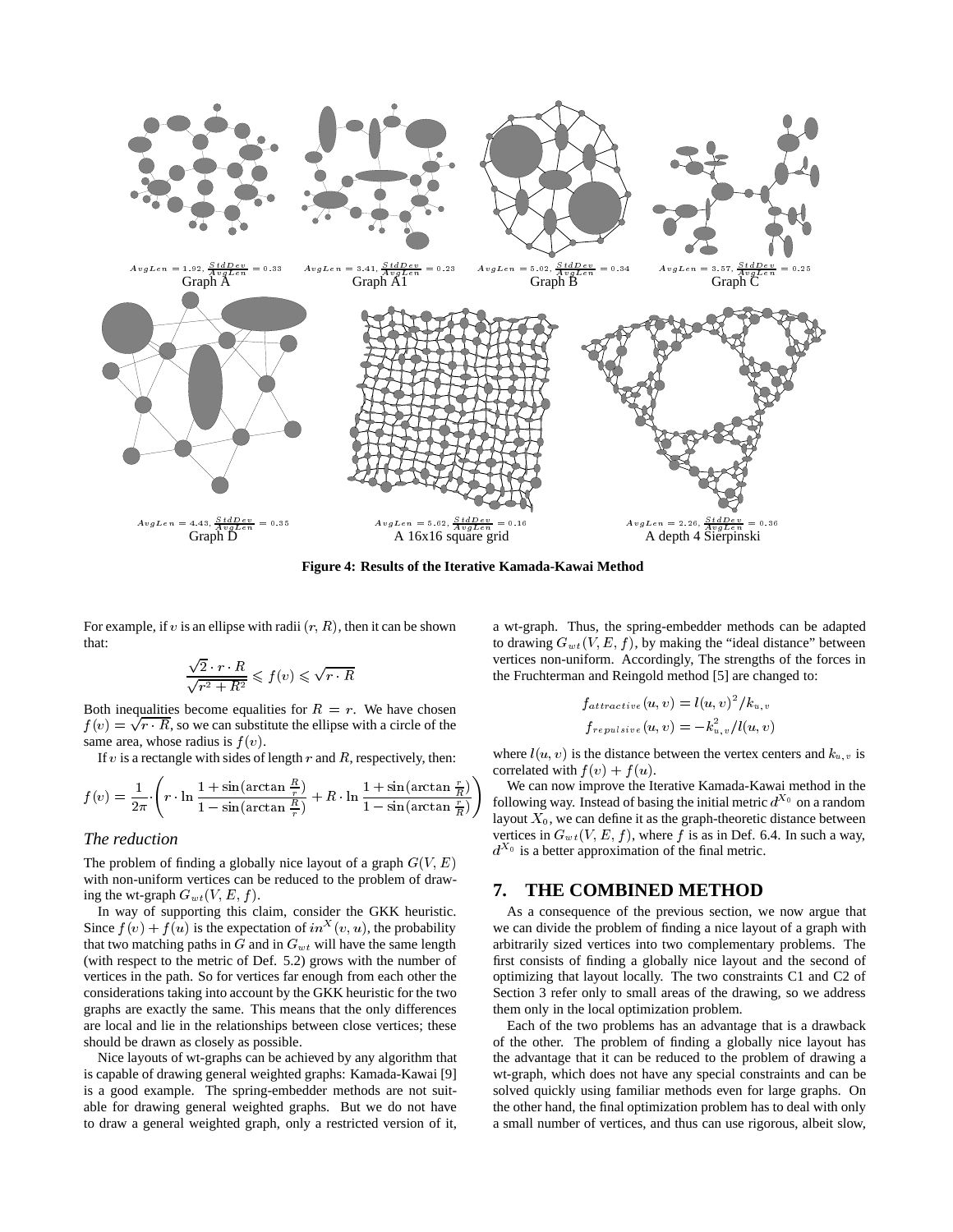methods. We now try to exploit these observations.

#### *The Combined Method*

- 1. *Constructing a globally nice layout:* Use the Kamada-Kawai method for finding a nice layout of  $G_{wt}(V,E,f).$
- 2. *Local beautification:*

Use the Modified (or Generalized) Spring Method with a very low temperature (about a dozen sweeps) for improving the result of Step 1.

#### *Remarks*

In Step 1 any method for drawing wt-graphs can be applied. For example, large graphs can be drawn by multi-scale methods. (See Subsection 2.3.) We can improve the speed of Step 2 by considering only small neighborhoods at a time, as in [7, 8]. This leads to a significant performance gain when the graph is large.

We find that the Combined Method is the best of all our methods. It integrates results that nicely satisfy the constraints with efficiency of operation. The first step of constructing a globally nice layout takes the dominant fraction of the running time. This step is implemented using the same algorithms that are used for drawing graphs with dimensionless vertices. Hence, the speed of the combined method is very close to those methods that draw graphs with dimensionless vertices.

Figure 5 contains layouts of some of the previously shown graphs, as produced by the Combined Method.

# **8. EDGE-VERTEX OVERLAPS**

The combined method of Section 6 is the general way we propose to solve the problem this paper addresses. However, this method does not properly deal with the second constraint — preventing overlaps between vertices and edges. Fortunately, in typical outputs of our methods, we need not worry about encountering *many* such overlaps:

#### CLAIM 8.1.

Denote the length of the longest edge  $MaxLen$ . A drawing con*tains no edge-vertex overlaps if the distance between the boundaries of every two vertices is no less than*  $MaxLen/2$ .

PROOF. By contradiction. Consider a typical case of edge-vertex intersection: given three vertices  $u, v, w$ , such that vertex  $v$  intersects edge  $(u, w)$  (see Figure 6). Suppose that the related layout satisfies the condition in the claim. Divide the edge  $(v, u)$ into three segments: the segment connecting the boundaries of  $u$ and v, whose length is  $l_{uv}$ , the segment passing inside v, whose length is  $l_v > 0$ , and the segment connecting the boundaries of v and w, whose length is  $l_{vw}$ . Clearly, the length of  $(u, w)$  is  $l(u, w) = l_{uv} + l_v + l_{vw}$ . Hence, we get:

$$
l(u, w) > l_{uv} + l_{vw} \quad (*)
$$

Since the layout satisfies the condition in the claim, we know that the distance between the boundaries of the vertices is at least  $Max$  – Len/2. Hence,  $l_{uv} \geq MaxLen/2$  and  $l_{vw} \geq MaxLen/2$ . Substituting in (\*) results in:  $l(u, w) > MaxLen/2 + MaxLen/2 =$  $MaxLen$ , contradicting the fact that  $MaxLen$  is the maximal edge length.  $\square$ 

As a consequence of Claim 8.1, fulfilling the following two aesthetic criteria, which our drawing algorithms clearly seek to attain, implies no edge-vertex overlaps:



**Figure 6: Typical vertex-edge crossing**

- **A1** Uniform edge lengths.
- **A2** Distance between non-adjacent vertices is longer than the (uniform) edge length.

The reason for this is that as long as an edge is drawn as the shortest line segment that connects the vertices boundaries<sup>3</sup>, the condition in claim 8.1 is equivalent to requiring that the ratio between the maximal edge length and the minimal edge length is less than 2 (which A1 implies), and that the distance between non-adjacent vertices is at least half of the maximal edge length (which A2 implies).

In practice, although the two aesthetic criteria, A1 (uniform edge length) and A2 (adjacency closeness), are not fully achieved, we expect that in a layout that strives to comply with these criteria the deviation between the lengths of the edges would not be large, so edges will rarely intersect vertices.

For those cases in which some edges intersect vertices, it would be nice if we had a dedicated *local* beautification step that would eliminate cases of overlap between edges and vertices. For an already nice drawing, there is need for only local changes, since the edges are short and it is very unlikely that a single edge will overlap with more than a single vertex. It is important that this final step include the other aesthetics issues, so it will not ruin the aesthetic properties already achieved.

 overlaps. When the input layout is close to optimal, simulated an-A candidate method for this can be simulated annealing, which was first used for graph drawing in [1]. Simulated annealing is a general stochastic method for optimizing energy functions that include discrete terms, It can thus be used to explicitly "punish" nealing will quickly find an overlap-free layout.

Another possibility is to add repulsive forces between vertices and edges (that really act between one vertex and a pair of adjacent vertices). Details can be found e.g., in [11, 1]. We have not yet implemented these forces, but we believe they could be very efficient.

If after all this, there still exist edge-vertex intersections, one can give up straight-line edges and draw edges as curves, bypassing the vertices. Routing an edge should be relatively easy since it typically has to bypass only a single vertex. The edge routing algorithm of [2] may be used for this.

<sup>&</sup>lt;sup>3</sup>If the edges are drawn on the straight-line segment that connects the centers, we can treat their length as an approximation of the distance between adjacent vertices.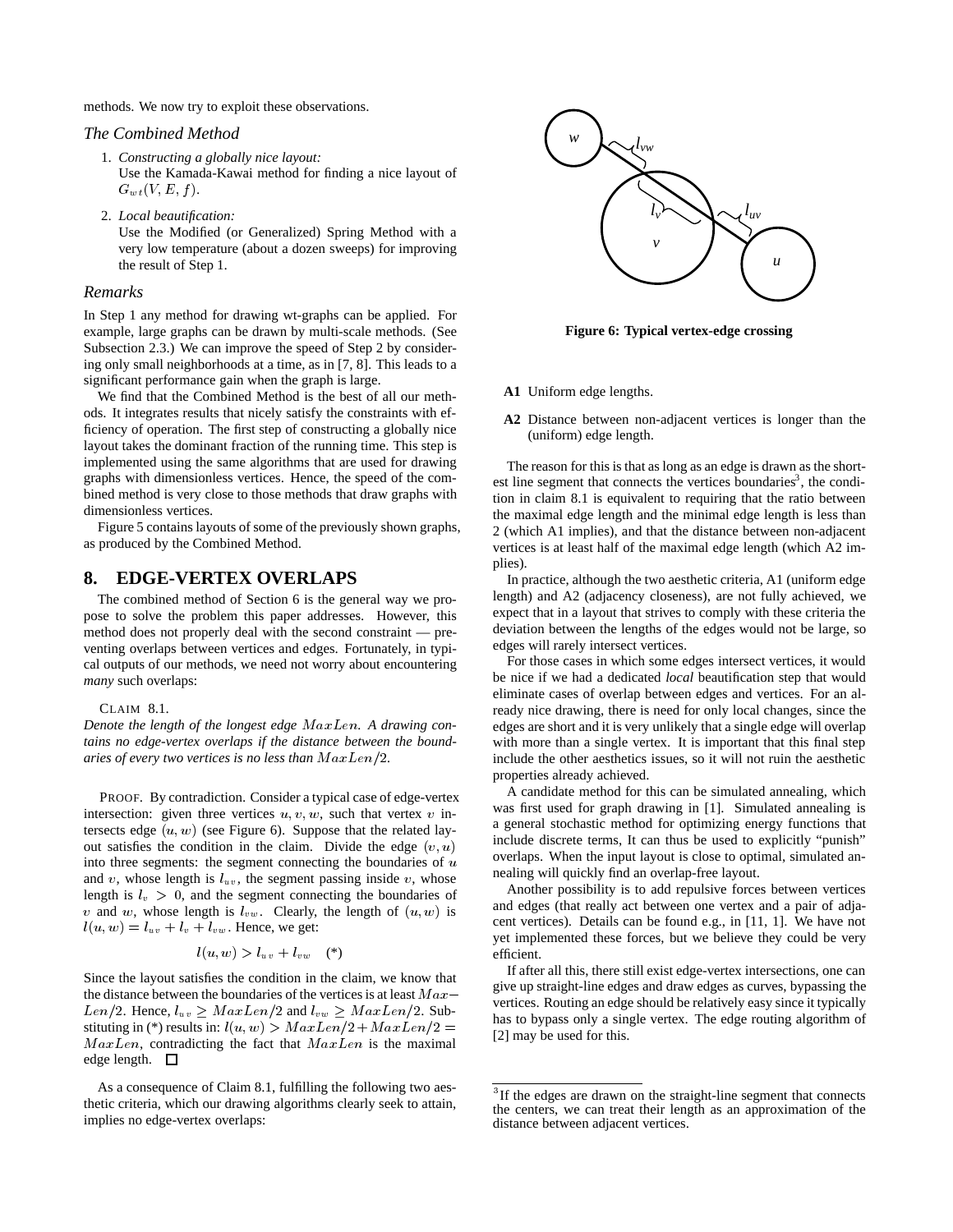

**Figure 5: Results of the Combined Method**

# **9. EDGE LENGTH CONSIDERATIONS**

The reader might have noticed that all our algorithms have a parameter  $Len$  that reflects the desired edge length. This parameter plays a rather important role in our work, as it distinguishes graphs with large vertices from standard ones. In laying out a standard graph the edge length is of no significance; it is only a matter of scaling up the picture. In laying out a graph with large vertices the situation is more complicated: the edge lengths are not the only sizable entities in the picture, so the desired length must depend on the sizes of the vertices too, and actually this length is an inherent factor in a resulting layout.

Here are two examples of our algorithms' results, that clarify this point:

Figure 7 shows two layouts of the same graph. In Figure 7(a) the length of the all edges is equal to 1.61 units (where the radius of each circle is 1 unit), and we have a perfectly symmetric result. In Figure 7(b) the average length of the edges is shorter, only 1.29 units, but we have a badly symmetric layout. The reason for the different results is in the constant  $Len$ . In Figure 7(b) the value of  $Len$  was too small, so the algorithm crowded the vertices together, and their areas have a negative impact on the final layout.

Figure 8 illustrates a case in which, if the edges are too short, the surrounding circle of vertices in the good layout of Figure 8(a) is not large enough to enclose the two large interior vertices, resulting in the non-planar layout of Figure 8(b).

It seems that the problem of optimizing the edge length is actually the problem of *minimizing* the edge length, but so that it still yields an "intuitive" picture. We have incorporated this observation into our toolkit of algorithms, with a program that can be used to search for the optimal edge length by running the more substantial methods described in this paper with various edge lengths. The program initializes the edge length to a large value and then de-



**Figure 7: Short edges may conflict with symmetry**



**Figure 8: Too short edges may conflict with planarity**